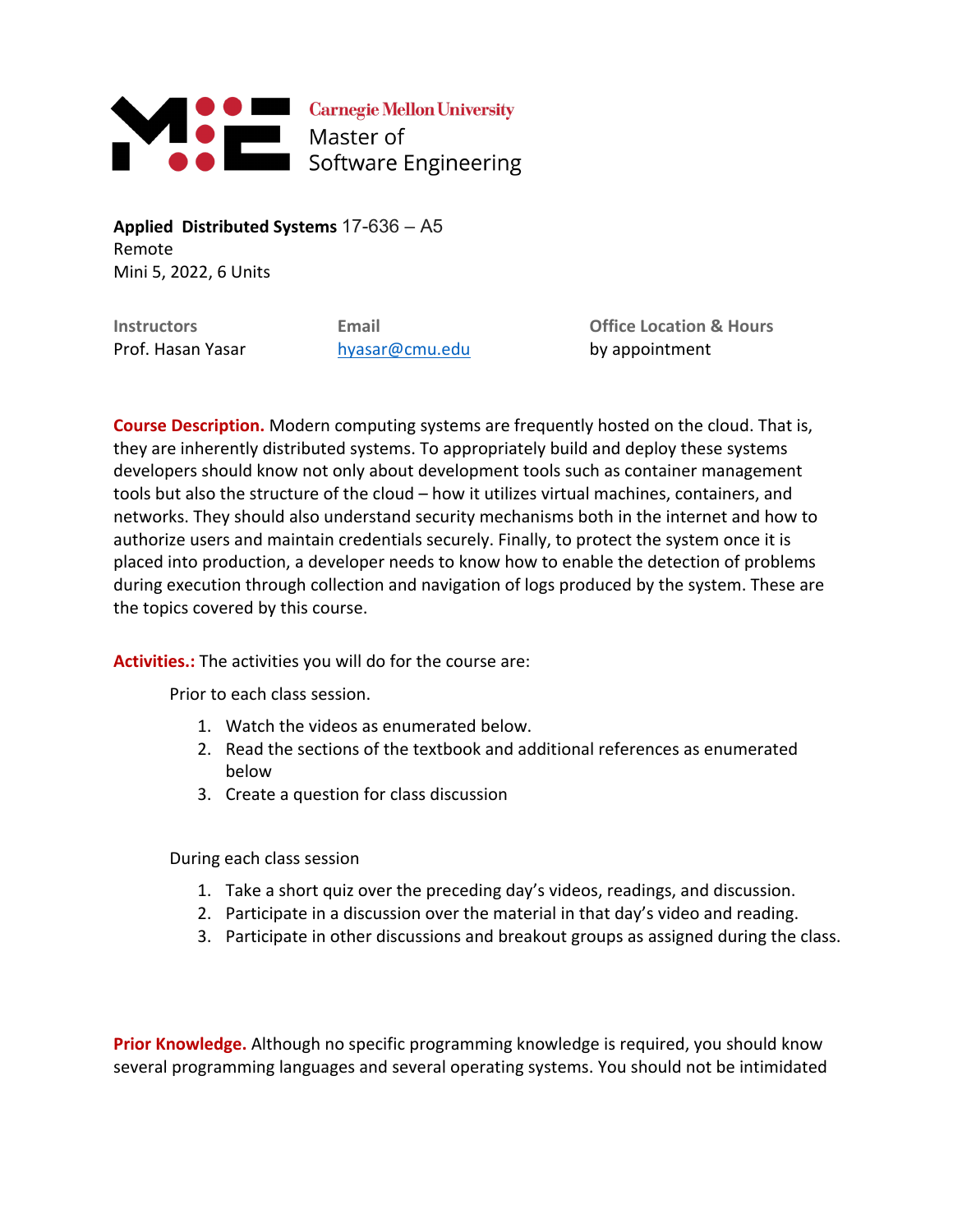about navigating the internet to find information about specific tools, their installation, and their use.

**Learning Objectives.** After completing this course, you will be able to:

- Explain the basic concepts of distributed systems including security
- Understand how to manage credentials in a secure fashion
- Understand Virtual Machines and Containers and their use in the cloud
- Understand the Cloud and how to use the cloud for applications
- Gain some familiarity with container based development tools.
- Navigate the internet to learn about tool installation and use.

**Learning Resources.** There is a textbook required for this course. The details are:



## **Title: Deployment and Operations for Software Engineers Authors: Len Bass and John Klein Second Edition (2022)**

Software engineering practices require knowledge of the environment in which an application is to be run. In the modern world, this means knowledge of virtualization, containers, networking, the cloud, and security techniques for the internet. A developer should also know about microservices, configuration management, the deployment pipeline, monitoring and post production, disaster recovery, and how to develop secure applications. These topics, and more, are all covered in this book. The book includes exercises and discussion questions to facilitate classroom or group learning.. Order it from Amazon.

## **Assignments and due dates. Available on Canvas**

**Assignment 1:** Virtual Machines, *Due on: May 26th* **Assignment 2:** DNS, *Due on: June 8th* **Assignment 3:** Containers and Networking*, Due on: Jun 17th* **Assignment 4:** SSH, *Due on: Jun 24th* 

Each assignment has three portions

- Fulfilling the assignment by performing the specified actions and code/scripts (60%)
- Enumerating the steps required to perform the specified actions. This enumeration should be usable by someone unfamiliar with the actions and Screen shots of each key steps (20%)
- A one or two paragraph reflection describing the most serious problem you ran into while performing the assignment and how you got around the problem.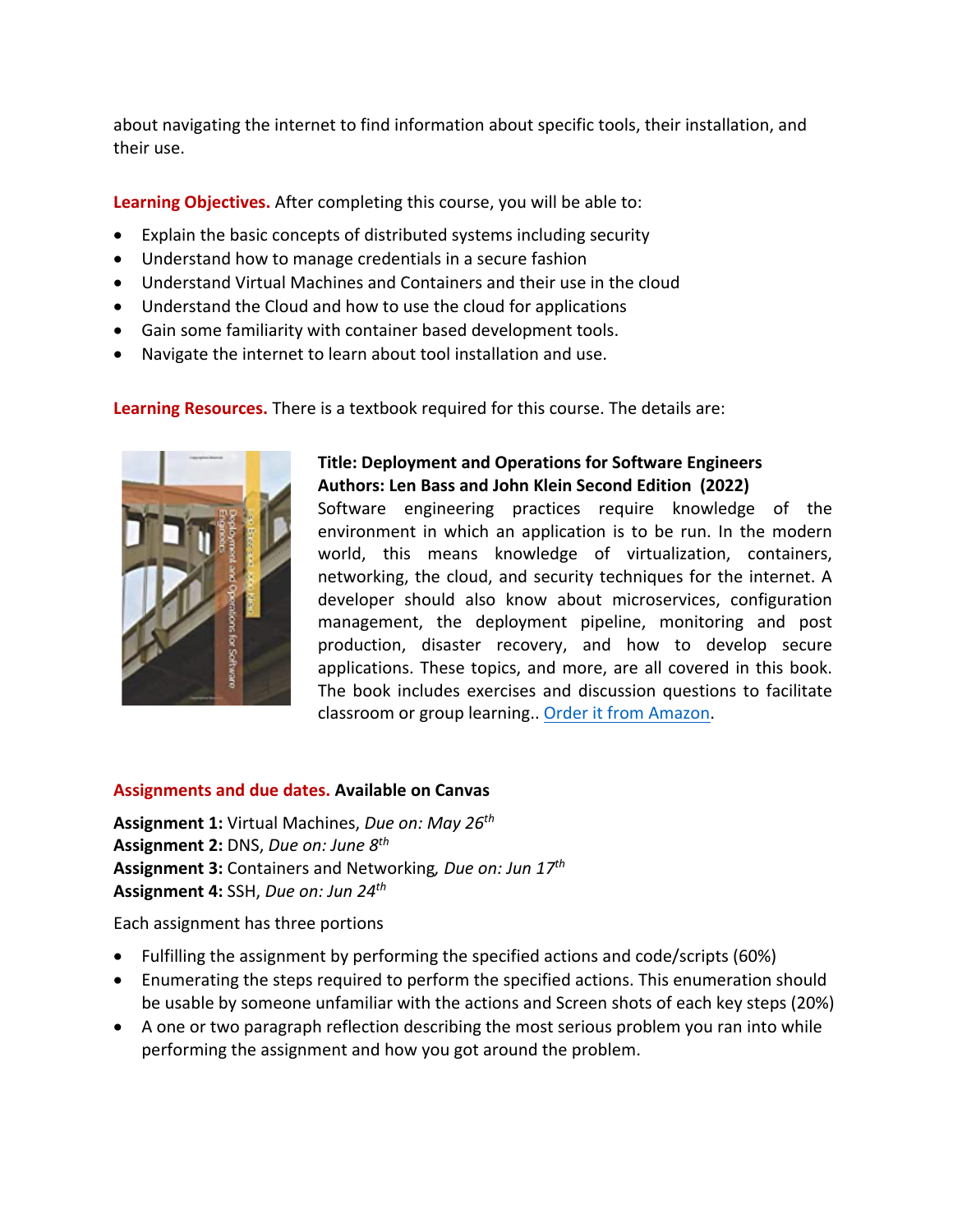## **Assessments.**

- **Assessment 1**, Daily quizzes:
- **Assessment 2**, Comprehensive final (given last day of classes).
- **Assessment 3,** Assignments:
- **Class participation**, remaining until the end of class, posting questions as described above, participating in class discussions.

| Assessment          | <b>Final Grade %</b> | Grade | <b>Percentage Interval</b> |
|---------------------|----------------------|-------|----------------------------|
| Daily quizzes       | 20%                  | А     | 90-100%                    |
| Final               | 30%                  | B     | 80-89%                     |
| Assignments         | 40%                  |       | 70-79%                     |
| Class participation | 10%                  | D     | 60-69%                     |
|                     |                      | R(F)  | 59% or below               |

## **Course and Grading Policies**

• **Late-work policy**: All work is expected to be handed in at the indicated due date and time. For fairness to the whole class, no late submissions will be accepted for the group work. In the first week of classes, you should receive a course schedule for each course; please use them to plan ahead.

Each student is allowed one late submission for the individual homework assignments. You should immediately notify the course TA(s) before the submission deadline that you will submit late. Late work must be submitted as soon as circumstances allow, ordinarily within 24 hours of the due date. If you have any questions you should raise them immediately rather than waiting for conflicts to arise.

• **Participation policy**. Class participation will be graded by in-class engagement, including asking relevant questions based on a critical review of required readings, lectures, and comments made by your peers. The lack of attendance, and the use of mobile devices, including phones and laptops, will count against your participation grade.

**Course Schedule.** The following schedule provides a general overview of topics. Please refer to the syllabus online in Canvas for specific lecture topics, reading assignments.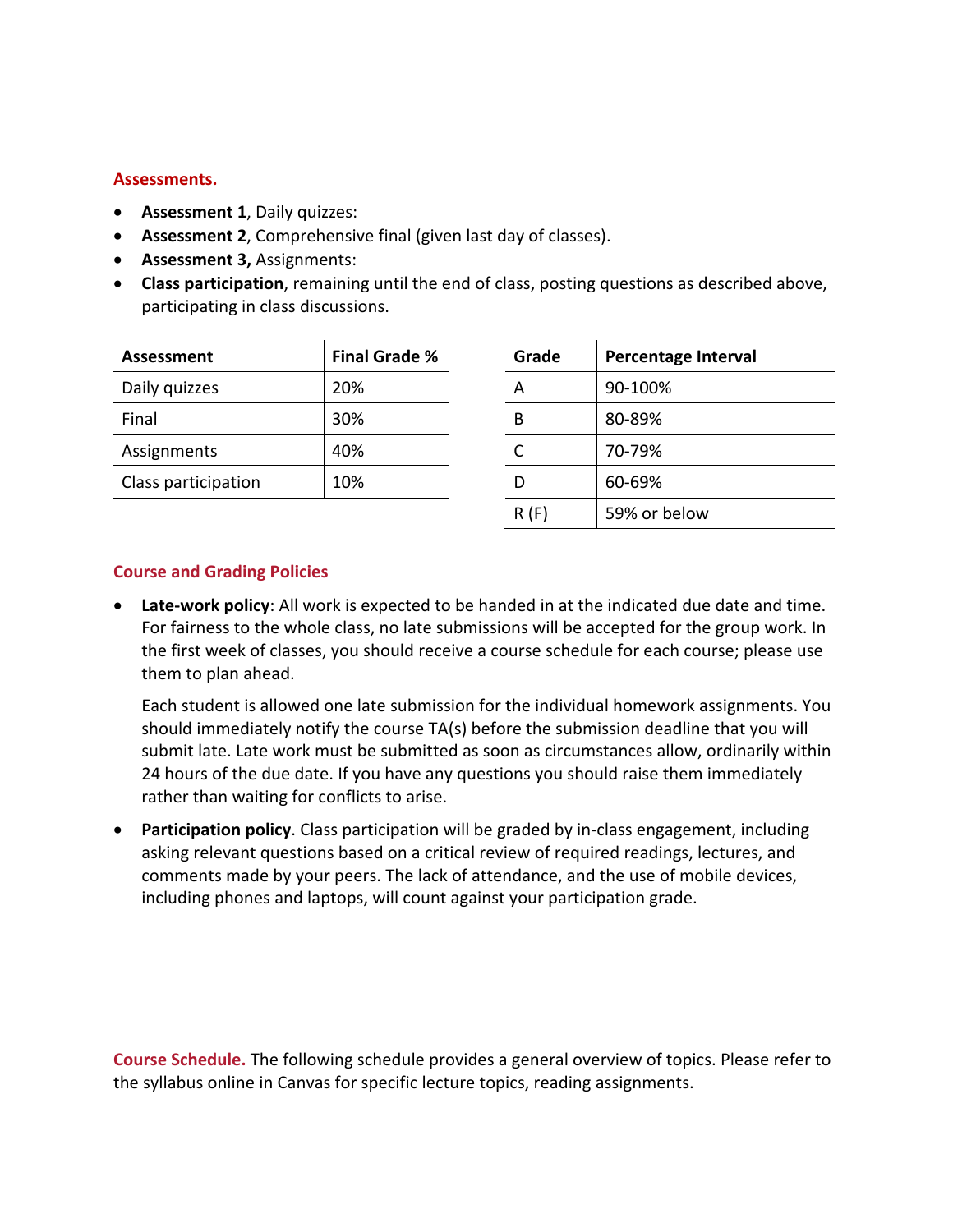

| <b>Class date</b> | <b>Topic and video</b>                                                                                                  | <b>Readings</b>                           |
|-------------------|-------------------------------------------------------------------------------------------------------------------------|-------------------------------------------|
| Mon, May 16       | 0- Intro and organization                                                                                               |                                           |
| Wed, May 18       | 1- Virtual Machines<br><b>Virtual Machines</b><br>2- Containers<br><b>Containers</b>                                    | Textbook Chap 2 - Virtualization,         |
| Mon, May 23       | 3- Network 1<br><b>Networking -1 Recording</b>                                                                          | Textbook Chap 3- Networking               |
| Wed, May 25       | 4- Network 2<br><b>Networking -2 Recording</b>                                                                          | Textbook Chap 3 - Networking              |
| Mon, May 30       | Memorial Day - NO CLASS                                                                                                 |                                           |
| Wed, Jun 01       | 5- Cloud 1<br>5 The cloud 1                                                                                             | Textbook Chap 4 - The Cloud               |
| Mon, Jun 06       | 6- Cloud 2<br>6 The cloud 2                                                                                             | Textbook Chap 4 - The Cloud               |
| Wed, Jun 08       | 7- Measurement<br>Measurement                                                                                           | Textbook Chap 6 - Measurement             |
| Mon, Jun 13       | 8- Container Management<br><b>Container Management</b>                                                                  | Textbook Chap 5 - Container Orchestration |
| Wed, Jun 15       | 9- Infrastructure security 1<br>Infrastructure security 1<br>10- Infrastructure security 2<br>Infrastructure security 2 | Textbook Chap 7 - Infrastructure Security |
| Mon, Jun 20       | 11- Credential management<br><b>Credential management</b>                                                               | Textbook Chap 14- Secure Development      |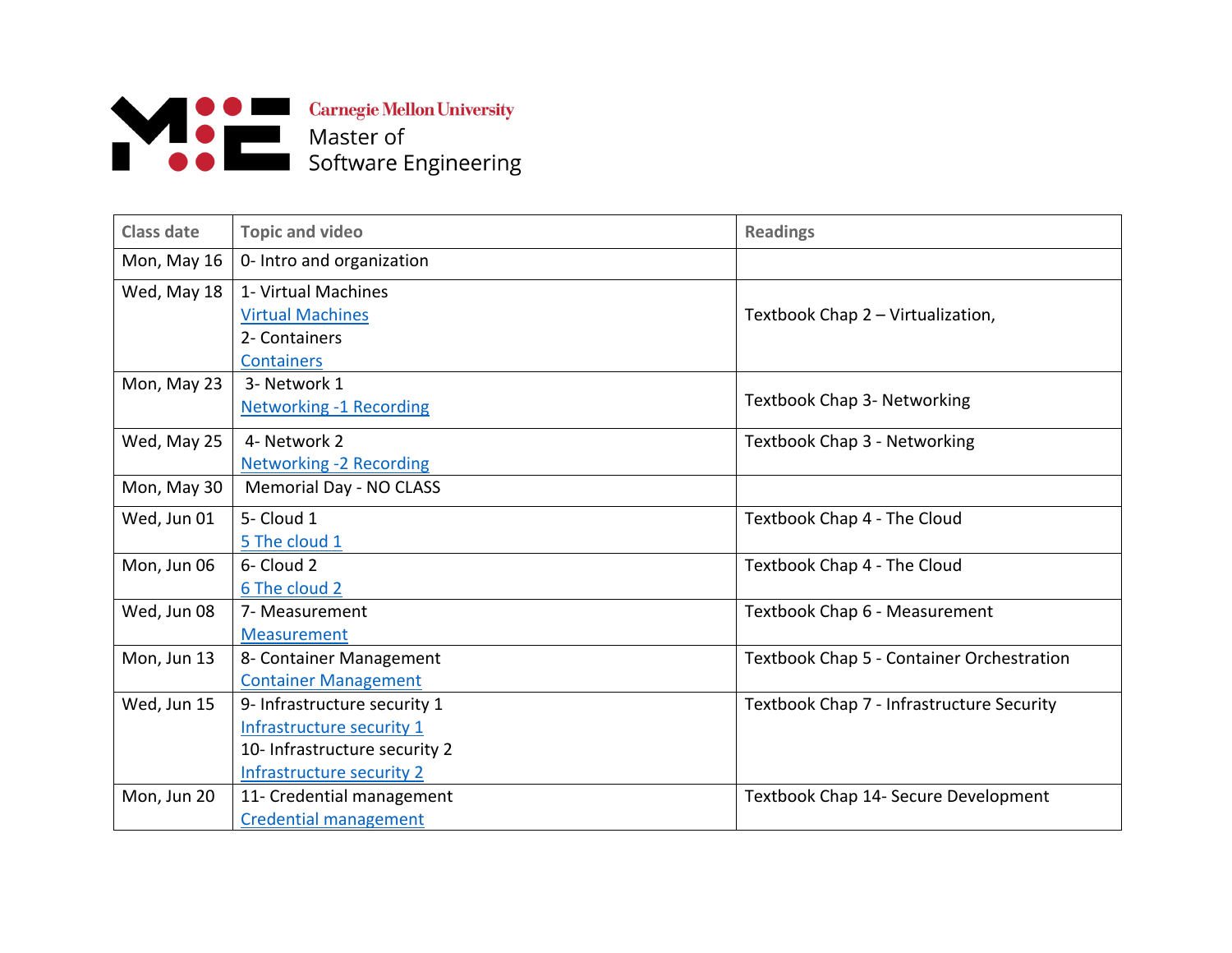| <b>Class date</b> | <b>Topic and video</b>                                                           | <b>Readings</b> |
|-------------------|----------------------------------------------------------------------------------|-----------------|
|                   | 12- Vulnerabilities and patch management<br>Vulnerabilities and patch management |                 |
| Wed, Jun 22       | Comprehensive final                                                              |                 |